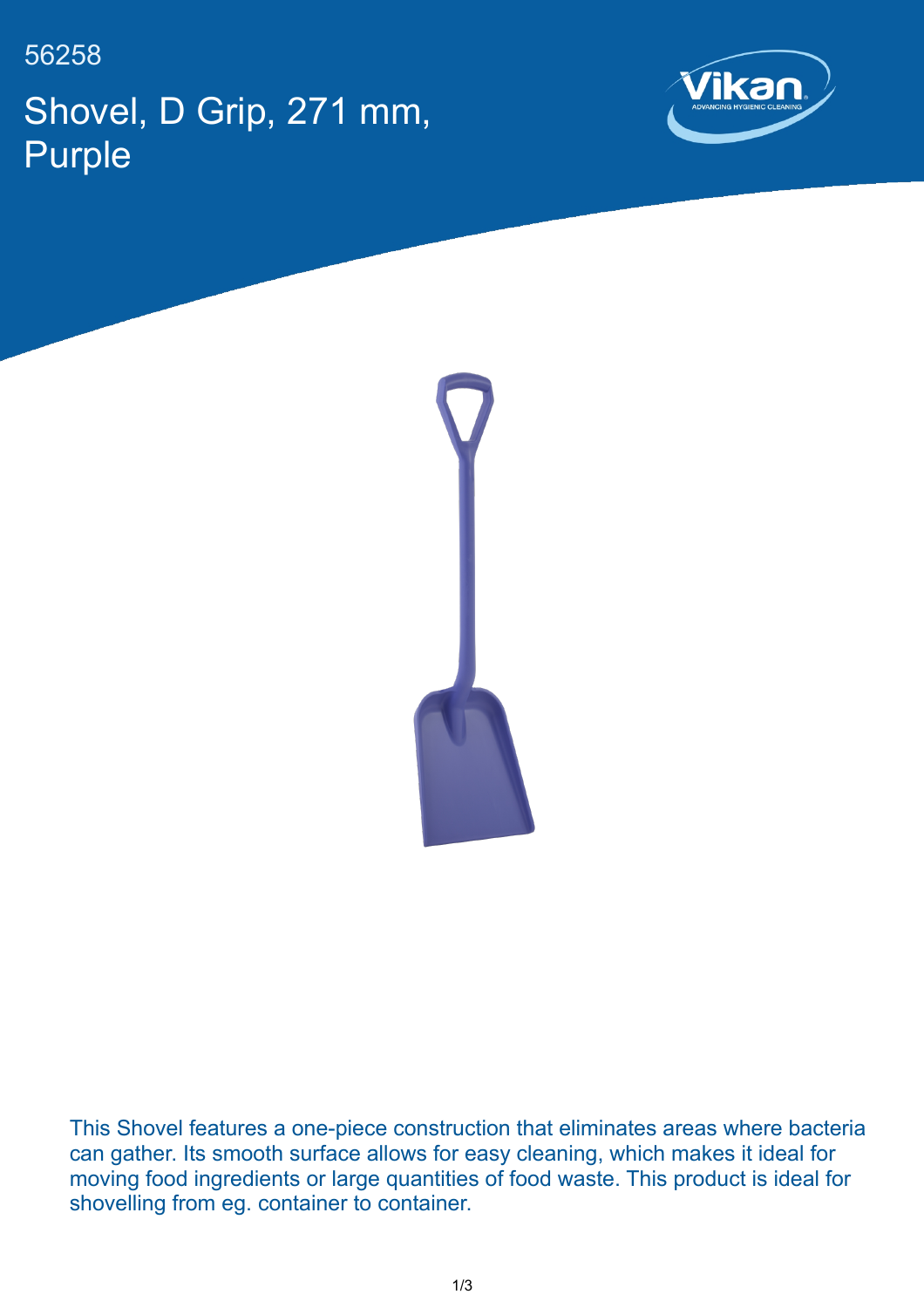## **Technical Data**

| <b>Item Number</b>                                                                        | 56258             |
|-------------------------------------------------------------------------------------------|-------------------|
| Shovel Blade Size, L x W x H                                                              | 327 x 271 x 50 mm |
| <b>Material</b>                                                                           | Polypropylene     |
| Complies with (EC) 1935/2004 on food contact materials <sup>1</sup>                       | Yes               |
| Produced according to EU Regulation 2023/2006/EC of Good<br><b>Manufacturing Practice</b> | Yes               |
| <b>FDA compliant raw material (CFR 21)</b>                                                | Yes               |
| Complies with UK 2019 No. 704 on food contact materials                                   | Yes               |
| Meets the REACH Regulation (EC) No. 1907/2006                                             | Yes               |
| Use of phthalates and bisphenol A                                                         | <b>No</b>         |
| <b>Is Halal and Kosher compliant</b>                                                      | Yes               |
| <b>Box Quantity</b>                                                                       | 5 Pcs.            |
| Quantity per Pallet (80 x 120 x 200 cm)                                                   | 75 Pcs            |
| <b>Quantity Per Layer (Pallet)</b>                                                        | 15 Pcs.           |
| <b>Box Length</b>                                                                         | 1190 mm           |
| <b>Box Width</b>                                                                          | 265 mm            |
| <b>Box Height</b>                                                                         | 365 mm            |
| Length                                                                                    | 1040 mm           |
| <b>Width</b>                                                                              | 271 mm            |
| <b>Height</b>                                                                             | 120 mm            |
| <b>Net Weight</b>                                                                         | $1.26$ kg         |
| <b>Weight bag (Recycling Symbol "4" Low Density Polyethylene</b><br>(LDPE)                | 0.0874 kg         |
| <b>Weight cardboard</b>                                                                   | 0.2874 kg         |
| <b>Tare total</b>                                                                         | 0.3748 kg         |
| <b>Gross Weight</b>                                                                       | $1.63$ kg         |
| <b>Cubik metre</b>                                                                        | 0.033821 M3       |
| <b>Recommended sterilisation temperature (Autoclave)</b>                                  | 121 °C            |
| <b>Max. cleaning temperature (Dishwasher)</b>                                             | 93 °C             |
| Max usage temperature (food contact)                                                      | 100 °C            |
| Max usage temperature (non food contact)                                                  | 100 °C            |
| Min. usage temperature <sup>3</sup>                                                       | $-20 °C$          |
| <b>Max. drying temperature</b>                                                            | 120 °C            |
| Min. pH-value in usage concentration                                                      | 2 pH              |
| <b>Max. pH-value in Usage Concentration</b>                                               | $10.5$ pH         |
| <b>Recycling Symbol "5", Polypropylene (PP)</b>                                           | <b>Yes</b>        |
| <b>Gtin-13 Number</b>                                                                     | 5705020562587     |